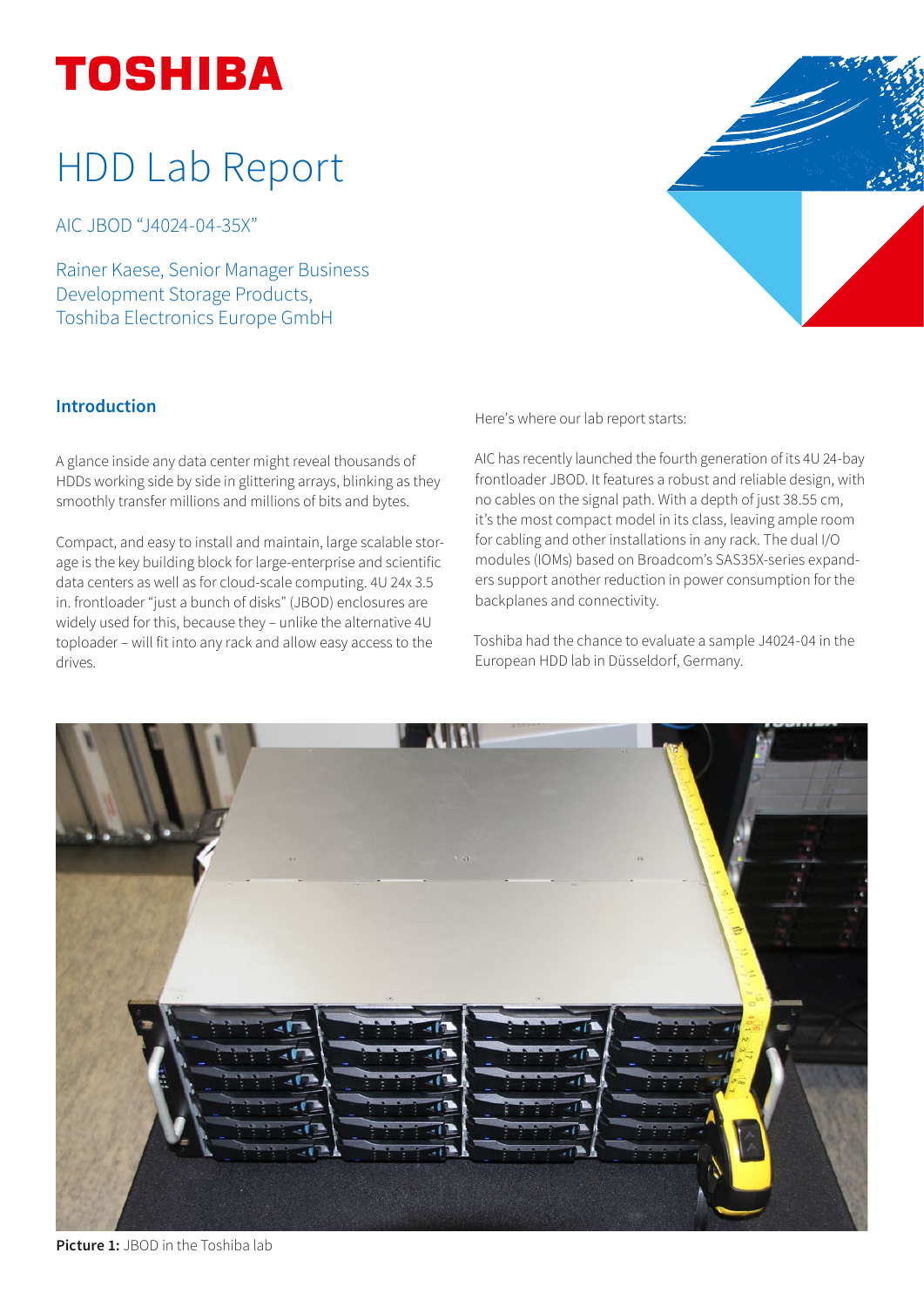## Dimensions & mechanical features

The J4024-04 JBOD has the standard 19 in. form factor dimensions in terms of width (438 mm) and height (4U = 174.4 mm). The depth was reduced from its predecessor, from 534 mm to just 385.5 mm, making it the most compact model in its class.

The J4024 has four fans and up to two I/O modules, plus two power supply modules, all hot-swappable and serviceable from the back. The I/O modules come with 4x 12 GB/s mini-SAS HD ports, and each of them can be controlled via inband SES commands, but also via a dedicated management LAN port or serial connection.

The front panel carries an on/off switch and some signal lights.

The 24 robust metal-frame hot-swap HDD trays can be installed conveniently without tools, as a 3.5 in. HDD can be snapped into place without any need for screws. However, three screw holes are available in each tray, and we recommend fixing the drives with at least one screw to keep them from vibrating. The trays can also be used for 2.5 in. drives or SSDs, but in this case four screws are mandatory.

# Setup in the Toshiba lab

| Model:                  | AIC.J4024-04-35X                   |
|-------------------------|------------------------------------|
| Firmware:               | 0c3b                               |
| Host OS:                | Linux (Centos 7.9)                 |
| Host OS:                | Windows (Windows Server 2019       |
|                         | Standard)                          |
| Host bus adapter (HBA): | Broadcom Avago HBA 9500-16e        |
|                         | (Host IF: 8x PCIe-Gen4)            |
| RAID controller:        | Microchip Adaptec® SmartRAID Ultra |
|                         | 3254-16e/e (16x PCIe-Gen4)         |



Picture 2: Toshiba HDD MG09SCA18TE in JBOD tray.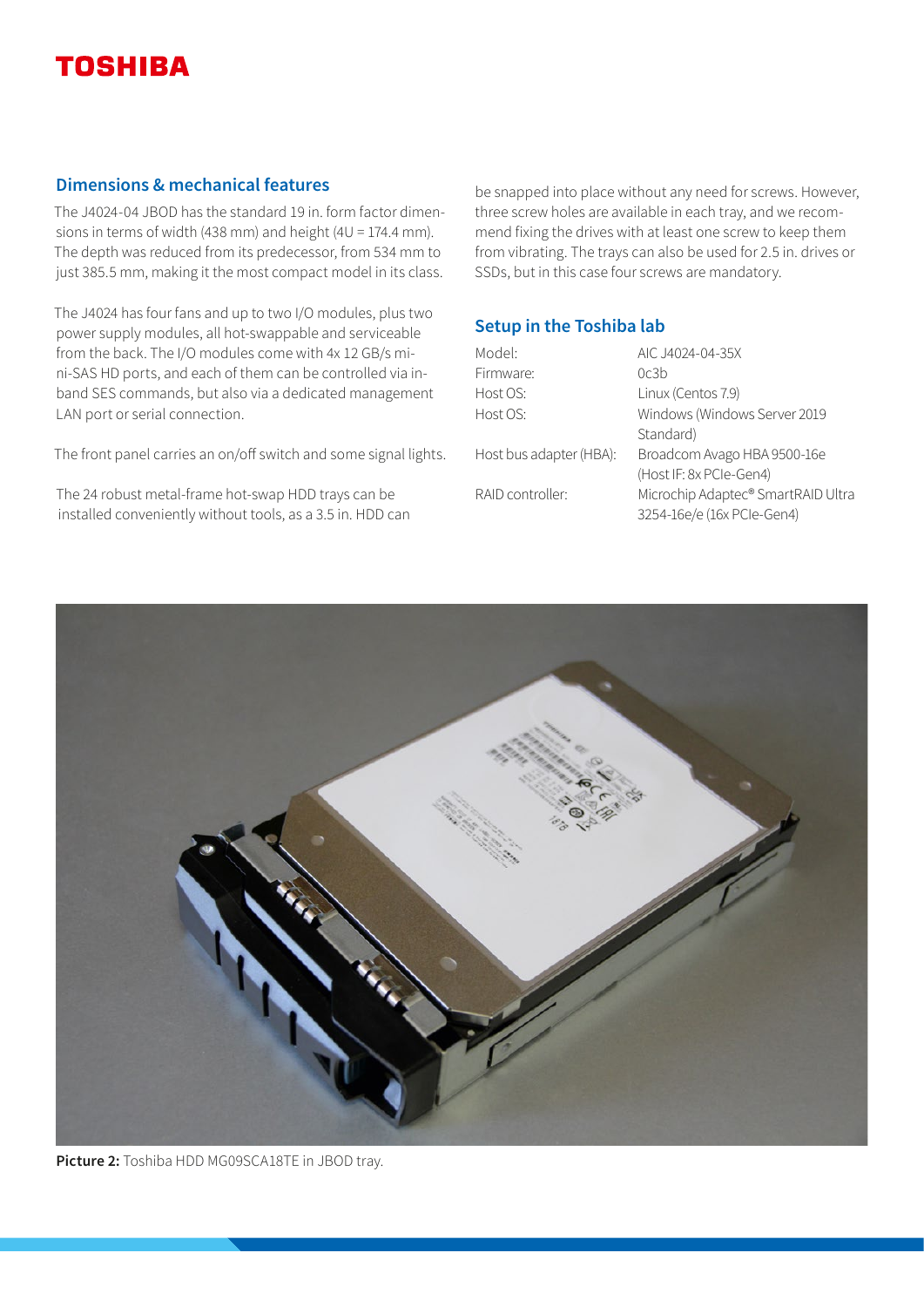# Tests with enterprise capacity ("nearline") SAS drives

Firmware 0104

Model name: Toshiba MG09SCA18TE<br>Block size 512 byte emulated 512 byte emulated

Data-rate outer diameter: 282 MB/s

### Power consumption

| Sequential write:<br>Sequential read:<br>Random write: | Idle B:      | 3.36 W |
|--------------------------------------------------------|--------------|--------|
|                                                        |              | 7.62 W |
|                                                        |              | 8.71 W |
|                                                        |              | 6.64 W |
|                                                        | Random read: | 947W   |

# Basic JBOD functions

| Basic function:     | ΩK                                                   |
|---------------------|------------------------------------------------------|
| SAS IOM detected:   | OK                                                   |
| Hot-plug/re-insert: | OK.                                                  |
| Smart reading:      | OK.                                                  |
|                     | Enclosure management: OK, tested SES in-band setting |

For precise measurement of the power consumption, we used a high-accuracy professional power analyser (R&S HMC8015).

| JBOD with drives, maximum startup power over 500 ms:  325 W |  |
|-------------------------------------------------------------|--|
|                                                             |  |
|                                                             |  |
|                                                             |  |



Picture 3: Power measurement setup in the Toshiba HDD lab.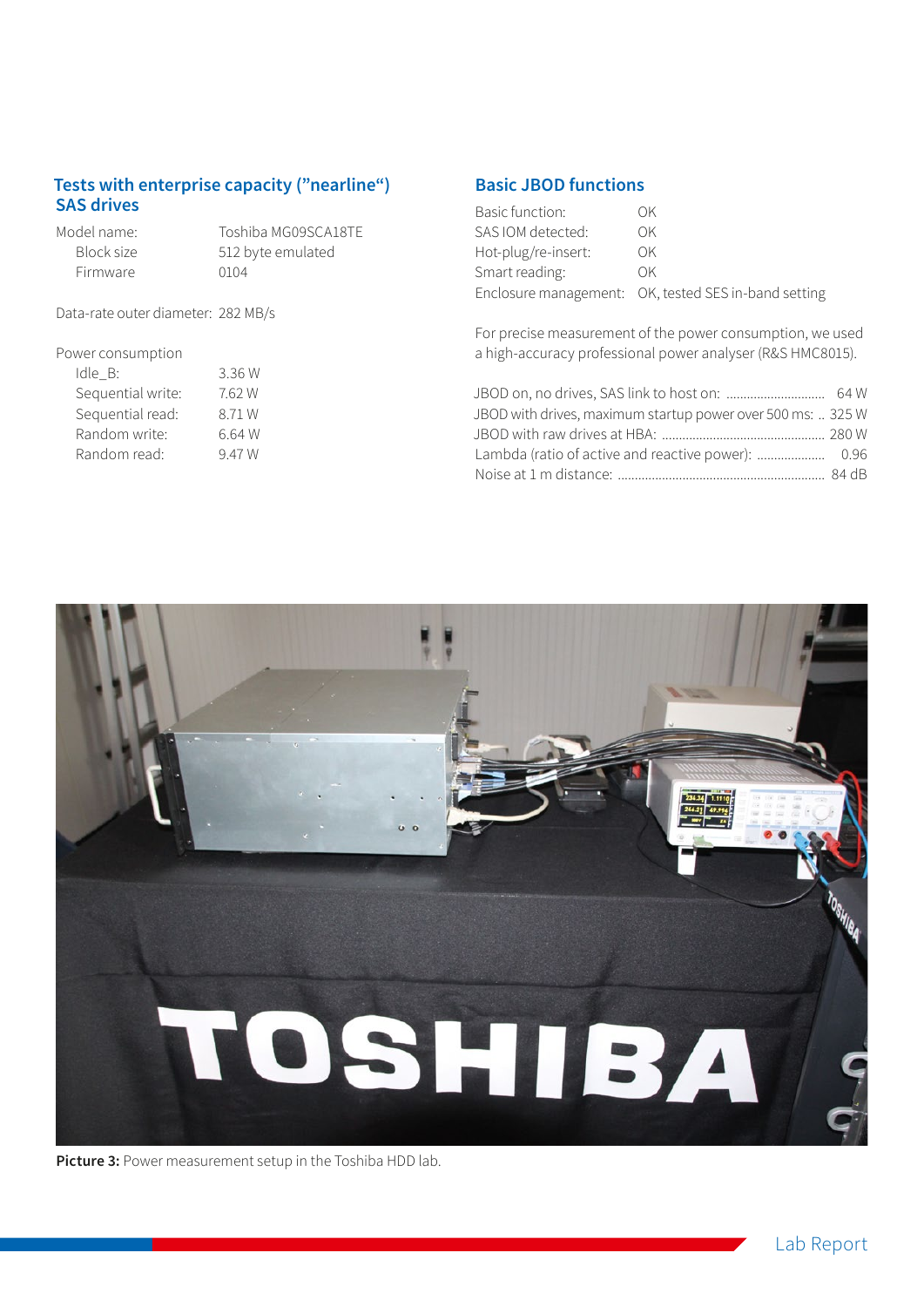64 W for the JBOD without drives is an amazingly low value, and the maximum startup power and the idle JBOD with around 300 W are also excellent. A high lambda factor of 0.96 (this JBOD does not create significant reactive power) is typical of today's state-of-the-art power supply units, but is still worth mentioning here.

A noise level of 84 dB is rather high, but noise is not a factor in the data center environment. As AIC is generally known for good airflow and good cooling (which results in higher noise levels), we were curious to know how the HDD temperature figures would develop under heavy loads.

## Performance measurements in the Toshiba lab

We connected the JBOD with 2x mini-SAS HD cables to the HBA or RAID controller. For different HDD configurations we measured sequential and random performance and power consumption under the different load scenarios, and looked at lowest and highest internal HDD temperatures.

The four different configurations were:

- 1. All drives connected with HBA, exercised in parallel. This scenario was relevant for software-defined storage systems.
- 2. All drives connected to a RAID controller, configured as RAID0 = all drives striped in parallel as one large physical device. This was to evaluate the highest performance, as the management of the block device was done by the hardware RAID controller. But without any redundancy it had less practical relevance.
- 3. All drives connected to a RAID controller, configured as RAID10 = striped mirrors. This was a practical configuration, and it turned out to be the fastest RAID configuration with proper redundancy.
- 4. Same configuration as 3, but formatted as Windows logic volume.

# 1. All drives parallel as single physical devices (multipath):

| OS.             | Linux (Centos 7.9)                        |
|-----------------|-------------------------------------------|
| HBA/controller: | Broadcom HBA9500-16e                      |
| HDD:            | 24x Toshiba MG09SCA18TE                   |
| Configuration:  | Dual IOM 2x mini-SAS HD cables (3 m long) |
|                 | Multipath setup for disks                 |
|                 |                                           |

| Workload               | Power<br>(W)   | <b>IOPS</b> | <b>Bandwidth</b><br>(MB/s) |
|------------------------|----------------|-------------|----------------------------|
| Sequential write 1024K | 280            |             | 4540                       |
| Sequential read 1024K  | 290            |             | 4610                       |
| Random write 4K        | 240            | 12100       |                            |
| Random read 4K         |                | 15600       |                            |
| Mixed 4K/64K/256K/2M   | 260            | 9810        | 1070                       |
| Temperature ambient    | $26^{\circ}$ C |             |                            |
| Temperature HDD min.   | $28^{\circ}$ C |             |                            |
| Temperature HDD max.   | $30^{\circ}$ C |             |                            |

Almost 5 GB/s in bandwidth and more than 10K IOPS showed the agility of the SAS Enterprise Capacity HDD that was used. Power consumption stayed consistently below 300 W. The

#### Script (all drives parallel as single physical devices):

| fio --direct=1 --bs=1m --iodepth=16 --size=32q --ioengine=libaio --group reporting --rw=write --output=se-<br>qwrite.log $--$ name=/dev/dm- $\{225\}$                    |
|--------------------------------------------------------------------------------------------------------------------------------------------------------------------------|
| fio --direct=1 --bs=1m --iodepth=16 --size=32q --ioengine=libaio --group reporting --rw=read --output=se-<br>$qread.log -- name=\/dev/dm-\{225\}$                        |
| fio --direct=1 --bs=4k --iodepth=16 --size=512m --ioengine=libaio --group reporting --rw=randwrite --out-<br>$put=randwrite.log --name=/dev/dm-{225}$                    |
| fio --direct=1 --bs=4k --iodepth=16 --size=512m --ioengine=libaio --group reporting --rw=randread --out-<br>$put=randread.log --name=/dev/dm-{225}$                      |
| fio --direct=1 --bssplit=4k/20:64k/50:256k/20:2M/10 --iodepth=16 --size=8q -ioengine=libaio --group report-<br>$ing$ --rw=randrw --output=mixed.log --name=/dev/dm-{225} |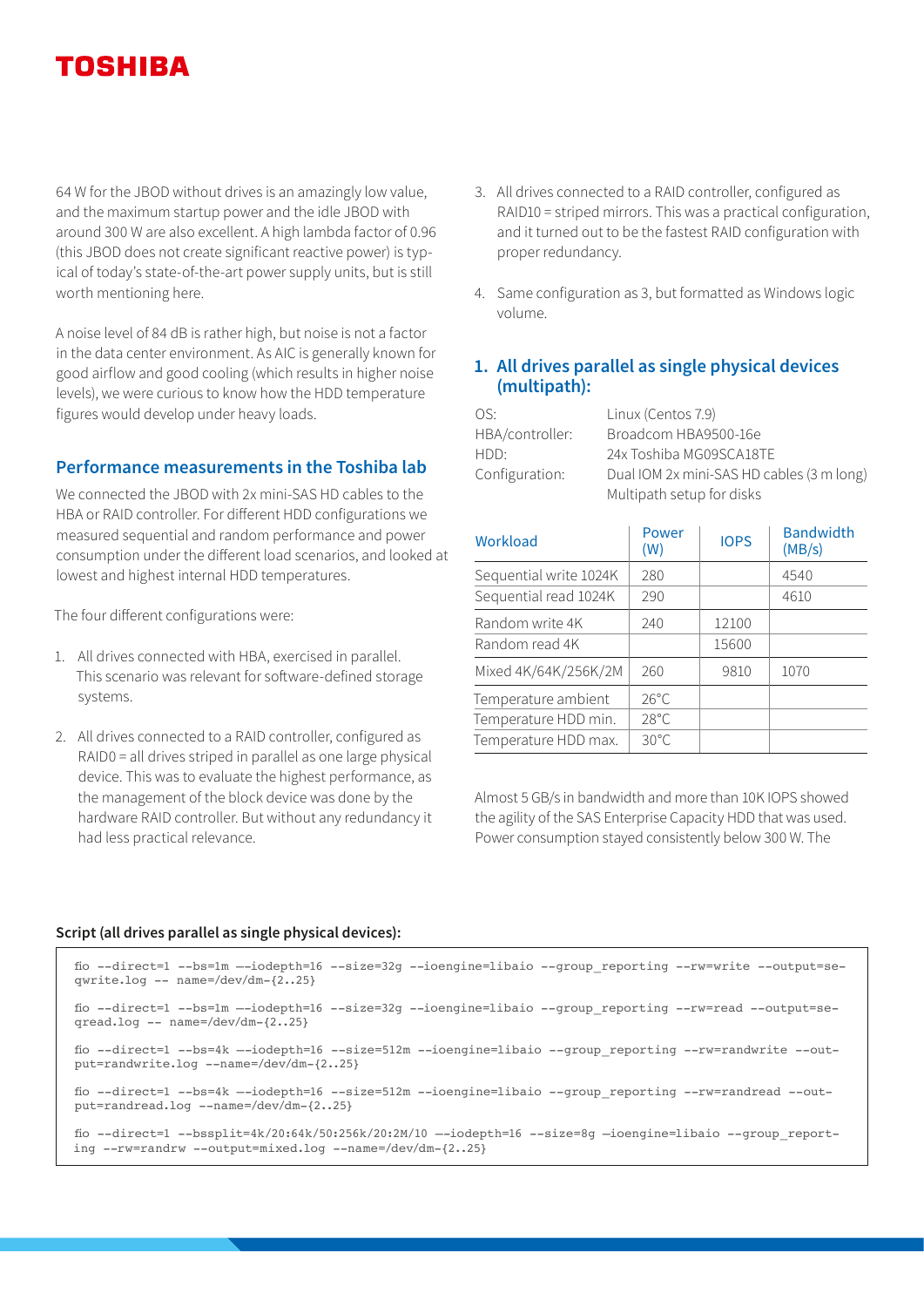temperature values confirmed what we were expecting from the AIC's remarkable cooling abilities: a temperature spread of just 2°C between the coldest and the hottest drive, and just +4°C maximum above ambient temperature are amazing results.

### 2. All drives as RAID0, Windows physical drive:

| OS.             | Windows Server 2019                       |
|-----------------|-------------------------------------------|
| HBA/controller: | Microchip Adaptec® SmartRAID Ultra        |
|                 | 3254-16e/e (16xPCle4)                     |
| HDD:            | 24x Toshiba MG09SCA18TE                   |
| Configuration:  | Dual IOM 2x mini-SAS HD cables (3 m long) |

| Workload               | Power<br>(W)   | <b>IOPS</b> | <b>Bandwidth</b><br>(MB/s) |
|------------------------|----------------|-------------|----------------------------|
| Sequential write 64K   | 290            |             | 5010                       |
| Sequential read 64K    | 290            |             | 5630                       |
| Random write 4K        | 255            | 12800       |                            |
| Random read 4K         | 320            | 4530        |                            |
| Mixed 4K/64K/256K/2M   | 320            | 2520        | 750                        |
| Idle (raid background) | 240            |             |                            |
| Temperature ambient    | $26^{\circ}$ C |             |                            |
| Temperature HDD min.   | $28^{\circ}$ C |             |                            |
| Temperature HDD max.   | $30^{\circ}$ C |             |                            |

Bandwidth was even higher than the first configuration, as the aggregation of the single HDD performance was done by the hardware RAID controller.

#### Script (all drives as RAID0, Windows physical drive):

#### 3. All drives as RAID10, Windows physical drive:

| OS.             | Windows Server 2019                       |
|-----------------|-------------------------------------------|
| HBA/controller: | Microchip Adaptec® SmartRAID Ultra        |
|                 | 3254-16e/e (16xPCle4)                     |
| HDD:            | 24x Toshiba MG09SCA18TE                   |
| Configuration:  | Dual IOM 2x mini-SAS HD cables (3 m long) |
|                 |                                           |

| Workload               | Power<br>(W)   | <b>IOPS</b> | <b>Bandwidth</b><br>(MB/s) |
|------------------------|----------------|-------------|----------------------------|
| Sequential write 64K   | 290            |             | 3020                       |
| Sequential read 64K    | 270            |             | 2950                       |
| Random write 4K        | 260            | 5500        |                            |
| Random read 4K         | 320            | 3940        |                            |
| Mixed 4K/64K/256K/2M   | 280            | 1860        | 550                        |
| Idle (raid background) | 740            |             |                            |
| Temperature ambient    | $26^{\circ}$ C |             |                            |
| Temperature HDD min.   | $28^{\circ}$ C |             |                            |
| Temperature HDD max.   | $30^{\circ}$ C |             |                            |

Here we saw a drop in performance due to the RAID10 mirroring not 24 drives, but just 12 of them were working in parallel. Still the power consumption stayed less than 300 W except for the heavy-workload worst-case scenario of random reading over full capacity of 200 TB. (For random reading, the moving of the HDD's actuator arm to find a small random piece of data consumes a lot of power.)

fio --filename=\\.\Physicaldrive1 --direct=1 --rw=write --bs=64k --iodepth=16 --time\_based --runtime=300 --group reporting --name=job1 --ioengine=windowsaio --thread --numjobs=1 --norandommap --randrepeat=0 --output=seqwritephysical.log

fio --filename=\\.\Physicaldrive1 --direct=1 --rw=read –bs=64k --iodepth=16 --time\_based --runtime=300 --group\_reporting --name=job1 --ioengine=windowsaio --thread --numjobs=1 --norandommap --randrepeat=0 --output=seqreadphysical.log

fio --filename=\\.\Physicaldrive1 --direct=1 --rw=randwrite --bs=4k --iodepth=16 --time\_based --runtime=300 --group\_reporting --name=job1 --ioengine=windowsaio --thread --numjobs=64 --norandommap --randrepeat=0 --output=randwritephysical.log

fio --filename=\\.\Physicaldrive1 --direct=1 --rw=randread --bs=4k --iodepth=16 --time\_based --runtime=300 --group\_reporting --name=job1 --ioengine=windowsaio --thread --numjobs=64 --norandommap --randrepeat=0 --output=randreadphysical.log

```
fio --filename=\\.\Physicaldrive1 --direct=1 --rw=randrw --bssplit=4k/20:64k/50:256k/20:2M/10 --iodepth=16 
--time_based --runtime=300 --group_reporting --name=job1 --ioengine=windowsaio --thread --numjobs=64 
--norandommap --randrepeat=0 --output=mixedphysical.log
```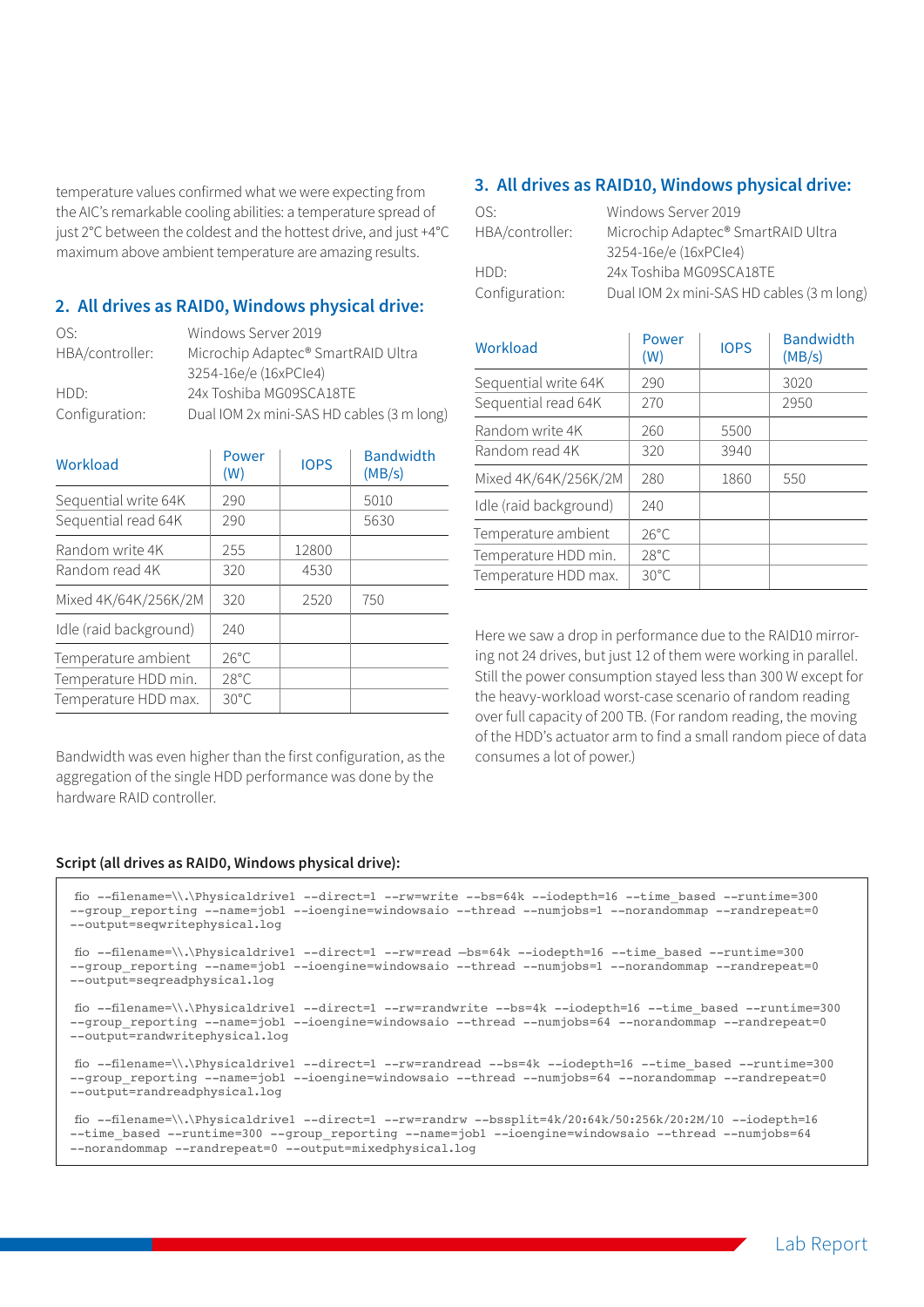

#### Script (all drives as RAID10, Windows physical drive):

fio --filename=\\.\Physicaldrive1 --direct=1 --rw=write --bs=64k --iodepth=16 --time\_based --runtime=300 --group\_reporting --name=job1 --ioengine=windowsaio --thread --numjobs=1 --norandommap --randrepeat=0 --output=seqwritephysical.log fio --filename=\\.\Physicaldrive1 --direct=1 --rw=read –bs=64k --iodepth=16 --time\_based --runtime=300 --group reporting --name=job1 --ioengine=windowsaio --thread --numjobs=1 --norandommap --randrepeat=0 --output=seqreadphysical.log fio --filename=\\.\Physicaldrive1 --direct=1 --rw=randwrite --bs=4k --iodepth=16 --time\_based --runtime=300 --group reporting --name=job1 --ioengine=windowsaio --thread --numjobs=64 --norandommap --randrepeat=0 --output=randwritephysical.log fio --filename=\\.\Physicaldrive1 --direct=1 --rw=randread --bs=4k --iodepth=16 --time\_based --runtime=300 --group reporting --name=job1 --ioengine=windowsaio --thread --numjobs=64 --norandommap --randrepeat=0 --output=randreadphysical.log

```
fio --filename=\\.\Physicaldrive1 --direct=1 --rw=randrw --bssplit=4k/20:64k/50:256k/20:2M/10 --iodepth=16 
--time_based --runtime=300 --group_reporting --name=job1 --ioengine=windowsaio --thread --numjobs=64
--norandommap --randrepeat=0 --output=mixedphysical.log
```
#### 4. All drives as RAID10, Windows logic volume:

| OS.             | Windows Server 2019                       |
|-----------------|-------------------------------------------|
| HBA/controller: | Microchip Adaptec® SmartRAID Ultra        |
|                 | 3254-16e/e (16xPCle4)                     |
| HDD:            | 24x Toshiba MG09SCA18TE                   |
| Configuration:  | Dual IOM 2x mini-SAS HD cables (3 m long) |
|                 |                                           |

| Workload               | Power<br>(W)   | <b>IOPS</b> | <b>Bandwidth</b><br>(MB/s) |
|------------------------|----------------|-------------|----------------------------|
| Sequential write 64K   | 280            |             | 2800                       |
| Sequential read 64K    | 270            |             | 2980                       |
| Random write 4K        | 240            | 5230        |                            |
| Random read 4K         | 260            | 13400       |                            |
| Mixed 4K/64K/256K/2M   | 260            | 2700        | 800                        |
| Windows copy           | 240            |             | 500                        |
| Idle (raid background) | 240            |             |                            |
| Temperature ambient    | $25^{\circ}$ C |             |                            |
| Temperature HDD min.   | $26^{\circ}$ C |             |                            |
| Temperature HDD max.   | $28^{\circ}$ C |             |                            |

#### Script (all drives as RAID10, Windows logic volume):

fio --filename=test --size=1T --direct=1 --rw=write --bs=64k --iodepth=16 --time\_based --runtime=300 --group reporting --name=job1 --ioengine=windowsaio --thread --numjobs=1 --norandommap --randrepeat=0 --output=seqwritelogical.log

fio --filename=test --size=1T --direct=1 --rw=read –bs=64k --iodepth=16 --time\_based --runtime=300 --group\_ reporting --name=job1 --ioengine=windowsaio --thread --numjobs=1 --norandommap --randrepeat=0 --output=seqreadlogical.log

fio --filename=test --size=1T --direct=1 --rw=randwrite --bs=4k --iodepth=16 --time\_based --runtime=300 --group\_reporting --name=job1 --ioengine=windowsaio --thread --numjobs=64 --norandommap --randrepeat=0 --output=randwritelogical.log

fio --filename=test --size=1T --direct=1 --rw=randread --bs=4k --iodepth=16 --time\_based --runtime=300 --group\_reporting --name=job1 --ioengine=windowsaio --thread --numjobs=64 --norandommap --randrepeat=0 --output=randreadlogical.log

fio --filename=test --size=1T --direct=1 --rw=randrw --bssplit=4k/20:64k/50:256k/20:2M/10 --iodepth=16 --time\_based --runtime=300 --group\_reporting --name=job1 --ioengine=windowsaio --thread --numjobs=64 --norandommap --randrepeat=0 --output=mixedlogical.log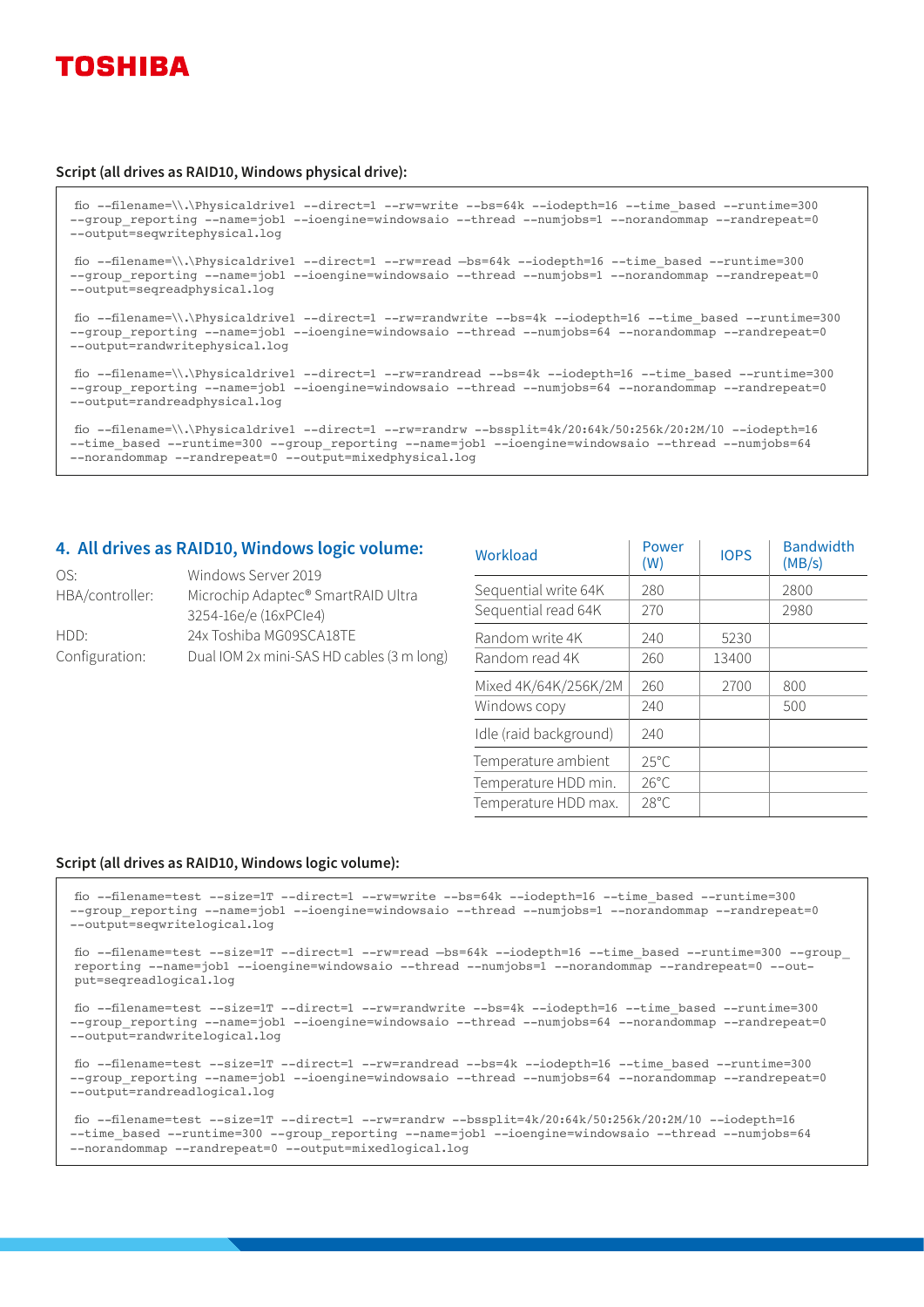This practical use-case performance matched the previous results. Only the random read performance was higher, as the random seek was not done over the complete 200 TB of total disk capacity, but on a smaller test area of 1 TB (a more realistic scenario).

#### **Summary**

The test results for the AIC JBOD J4024-04 in the Toshiba lab were very convincing. The SAS Expander and IOM configuration enabled the full performance potential of the installed HDDs in the system. More than 5 GB/s of throughput and more than 10K IOPS with Toshiba's 18 TB Enterprise SAS HDDs was achieved. At the same time, the power consumption stayed below 300 W and the HDD temperature below +4°C over ambient temperature. It is especially this result, with the well-established cooling technology of AIC, that helps minimize HDD failure rates. This would result in longer system lifetime and would contribute to external cooling power savings by allowing operation with higher ambient temperature in the context of the data center.

With a depth of less than 40 cm, this JBOD is by far the shortest 4U enclosure. Even in short legacy racks it leaves plenty of space for cabling or even installation of auxiliary components such as switches in the rear part of the rack.

## Note of thanks to our partners

This lab report is the result of dedicated and passionate collaboration. "I would like to thank all our partners for the support on this project. AIC provided the JBOD J4024-04-35X to us, Microchip supported with the raid controller Adaptec SmartRAID Ultra 3254-16e /e and finally Broadcom contributed the Host-Bus-Adapter HBA 9500-16e. Together with our Toshiba Hard Disk Drives, I was able to test AIC`s JBOD under realistic data center settings in our laboratory and show its impressive results."

Rainer Kaese, Senior Manager Business Development, Storage Products Division, Toshiba Electronics Europe GmbH